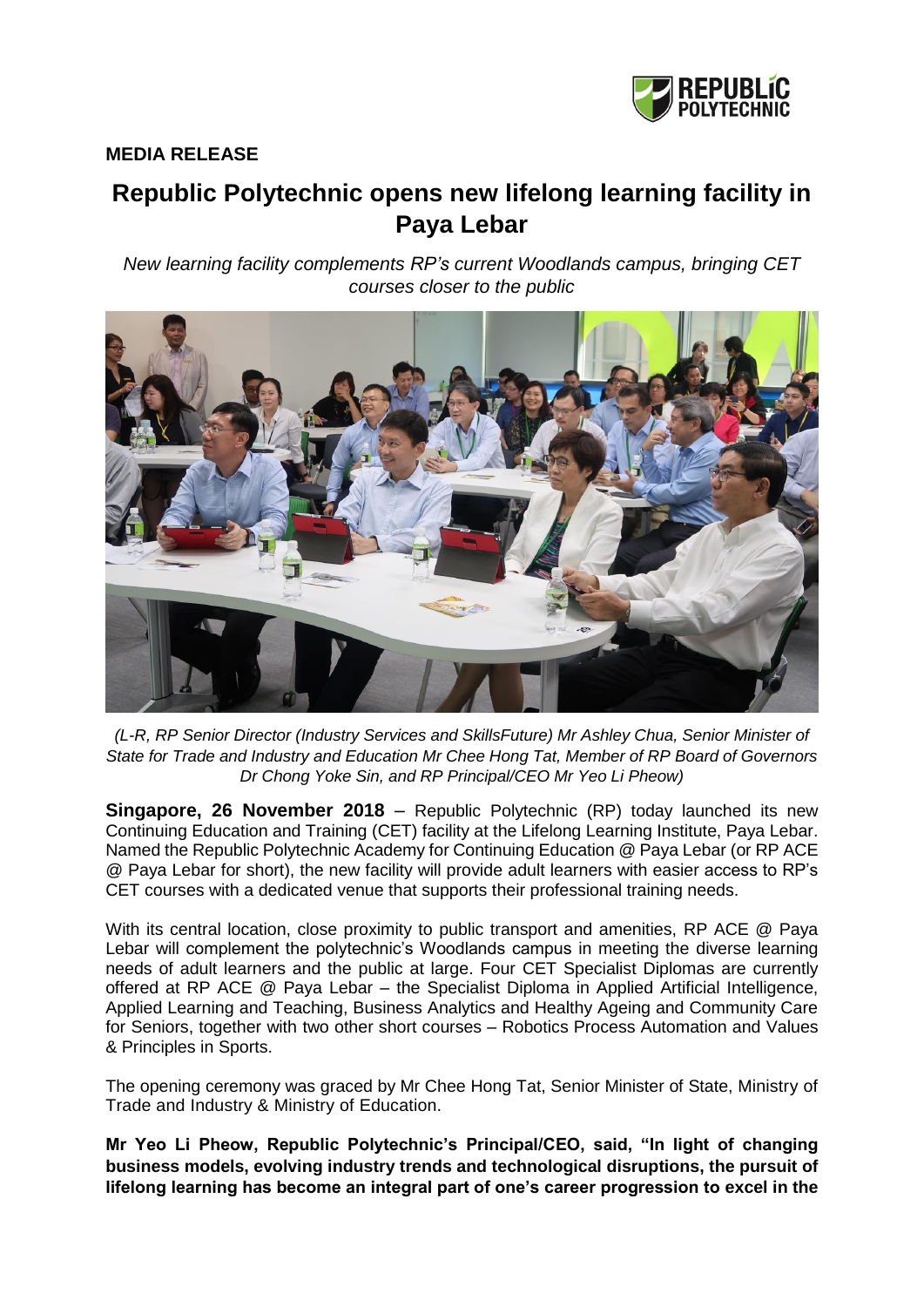

#### **workforce. The launch of the Republic Polytechnic Academy for Continuing Education @ Paya Lebar underscores our commitment to make CET training opportunities accessible to everyone to upskill our workforce."**

RP's Academy for Continuing Education supports lifelong learning through a full suite of courses for adults across their career development journey. Over the years, RP has broadened its CET course offering to support the needs of workers. From six specialist diplomas and part-time programmes available in 2012, the polytechnic now offers 28 such courses that span a diverse range of disciplines. RP also offers modular skills-based CET courses to provide working adults with flexible and bite-sized learning options for skills training and upgrading.

**"With emerging skill requirements and new job areas such as Artificial Intelligence, Robotics Process Automation, Data Analytics, Design Thinking, Augmented and Virtual Reality, to name but a few, RP will progressively tailor our CET curriculum towards a practice-oriented learning experience to deliver workplace-relevant learning outcomes. We are expecting to roll out applied learning courses in these and other disciplines at our Paya Lebar facility," said Mr Yeo.** 

At today's opening ceremony, RP and four organisations held a ceremonial signing of agreements, in which the organisations committed to sending their staff for at least one CET course with RP between 2018 and 2019. As part of the agreements, Eu Yan Sang Academy Limited, Raffles Medical Group, Singapore Telecommunications Limited and Schenker Singapore (Pte) Ltd will send close to 300 staff for CET training with RP.

**"RP is pleased to partner organisations like Eu Yan Sang Academy Limited, Raffles Medical Group, Singapore Telecommunications Limited and Schenker Singapore (Pte) Ltd to support their CET and upskilling efforts through customised programmes. RP will also be expanding its offering of Work-Learn Programmes targeting both recent graduates and mid-career individuals, which include the SkillsFuture Earn and Learn Programme and SkillsFuture Work-Learn Bootcamp, in order to provide more applied learning opportunities that benefit both workers and organisations," Mr Yeo added.** 

As the appointed Sector Coordinator and Programme Manager for the Logistics & Supply Chain Management, Hotel Operations & Management, Biomedical Sciences and Sports & Wellness sectors, RP currently offers 13 SkillsFuture Earn and Learn Programmes (ELP) for these sectors which can lead to either a specialist diploma or part-time diploma.

To find out more about RP's lifelong learning courses, visit:<https://www.rp.edu.sg/ace>

#### **About Republic Polytechnic**

The first educational institution in Singapore to leverage the Problem-based Learning approach for all its diploma programmes, Republic Polytechnic (RP) has seven schools and one academic centre offering thirty-nine diplomas in Applied Science, Engineering, Management and Communication, Hospitality, Infocomm, Sports, Health and Leisure, and Technology for the Arts.

Republic Polytechnic is committed to nurturing innovation and entrepreneurial learning in an environment that develops problem-solving skills and lifelong learning opportunities. Its holistic and broad-based curriculum prepares students for an active and meaningful role in society as problem solvers, respected professionals and passionate citizens.